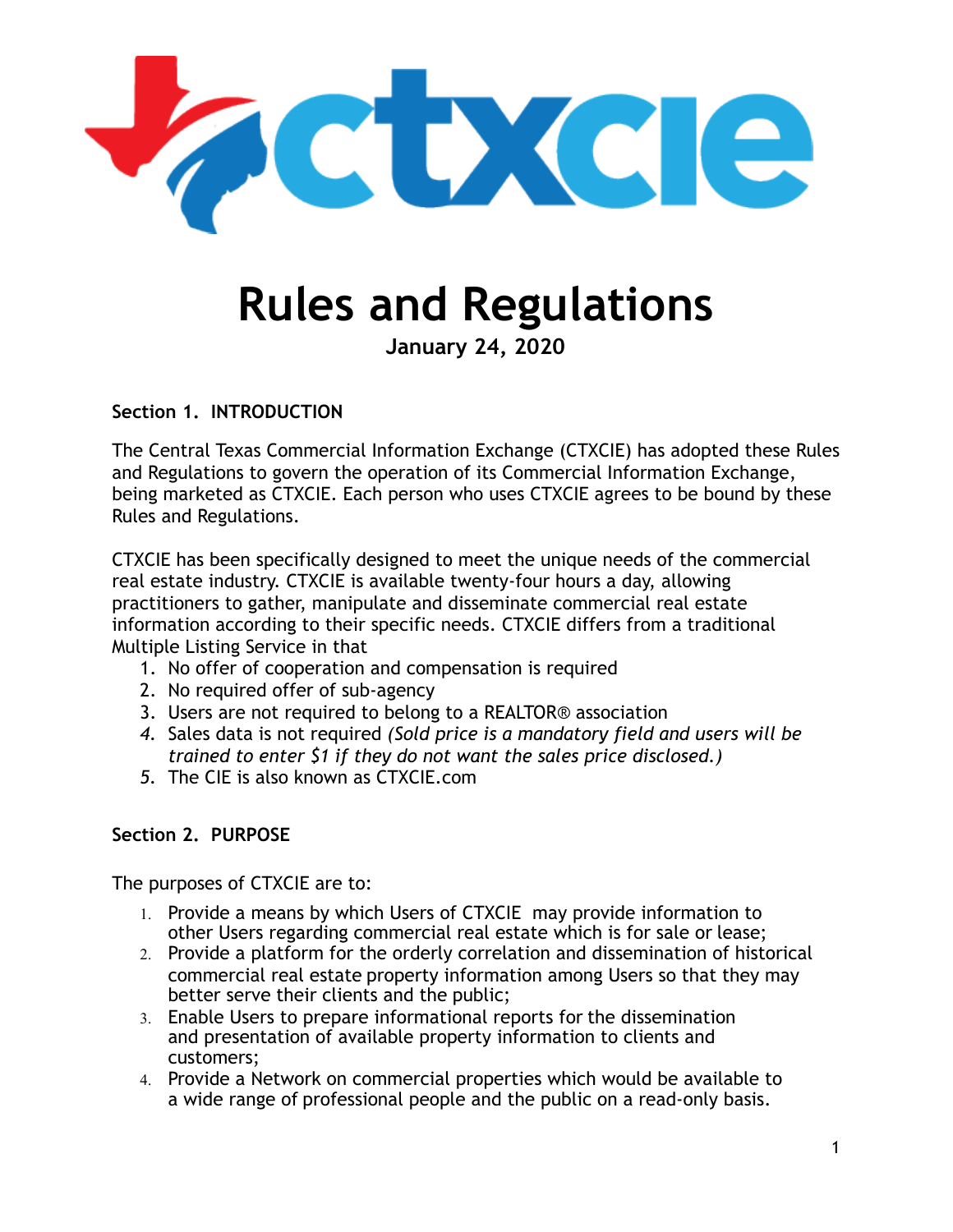#### **Section 3. SUBSCRIBER USERS**

- 1. Any Realtor® member of the Shareholder Associations of Central Texas MLS,
- 2. Any Realtor member of any other Association of Realtors®,
- 3. Any Commercial practitioner that holds an active Texas broker or salesperson license to sell real estate,
- 4. Broker is required to acknowledge/approve Subscriber participation prior to a Subscriber gaining access,
- 5. Participant is defined as a Subscriber that holds an active Texas Broker's license to sell real estate, are capable of accepting and offering compensation to and from other Participants, and for the purposes of oversight and data licensing,

without further qualification, except as stated herein, shall be eligible for access to the CTXCIE and to use the CTXCIE Service also known as the "Commercial Service" upon execution of the Subscription Agreement ("Agreement") and is bound by these CTXCIE Rules and Regulations ("Rules and Regulations"). However, no individual or firm, regardless of Association of Realtors® membership status, is eligible for CTXCIE access unless they hold an active Texas broker or salesperson license to sell real estate and are capable of accepting and offering compensation to and from other Participants. Subscribers have access to and use of the CTXCIE information by subscribing to the service. Definitions and defined terms in the Agreement shall apply to these Rules and Regulations.

#### **Section 4. CTXCIE SERVICE ACCESS**

CTXCIE, operated by CTXMLS, will give an Access Code to each User. Having received an Access Code, the User shall follow these Rules and Regulations. Subscribers shall not allow the sharing of Access Codes and unauthorized access to the CTXCIE Service. Each Access Code is personal to the User and such User is obligated to keep the Access Code confidential and may not share the Access Code with any other employees of Subscriber or any third party. Administrative personnel will receive an Access Code with the approval of the Broker. Subscribers shall be responsible for any breach of such obligations by any of its Users. Subscriber shall immediately notify CTXCIE if any third party gains or has the potential to gain access to any of Subscriber's or User's Access Codes, and shall be fully responsible for any and all activities that occur under any Access Code, whether conducted by a User or a third party.

#### **Section 4.1 SERVICES UPDATES AND EQUIPMENT**

From time to time changes, updates or enhancements of the CTXCIE Service may occur, by posting a notice of the change on the CTXCIE web site. Subscriber is solely responsible for acquiring and installing all equipment, hardware, software (including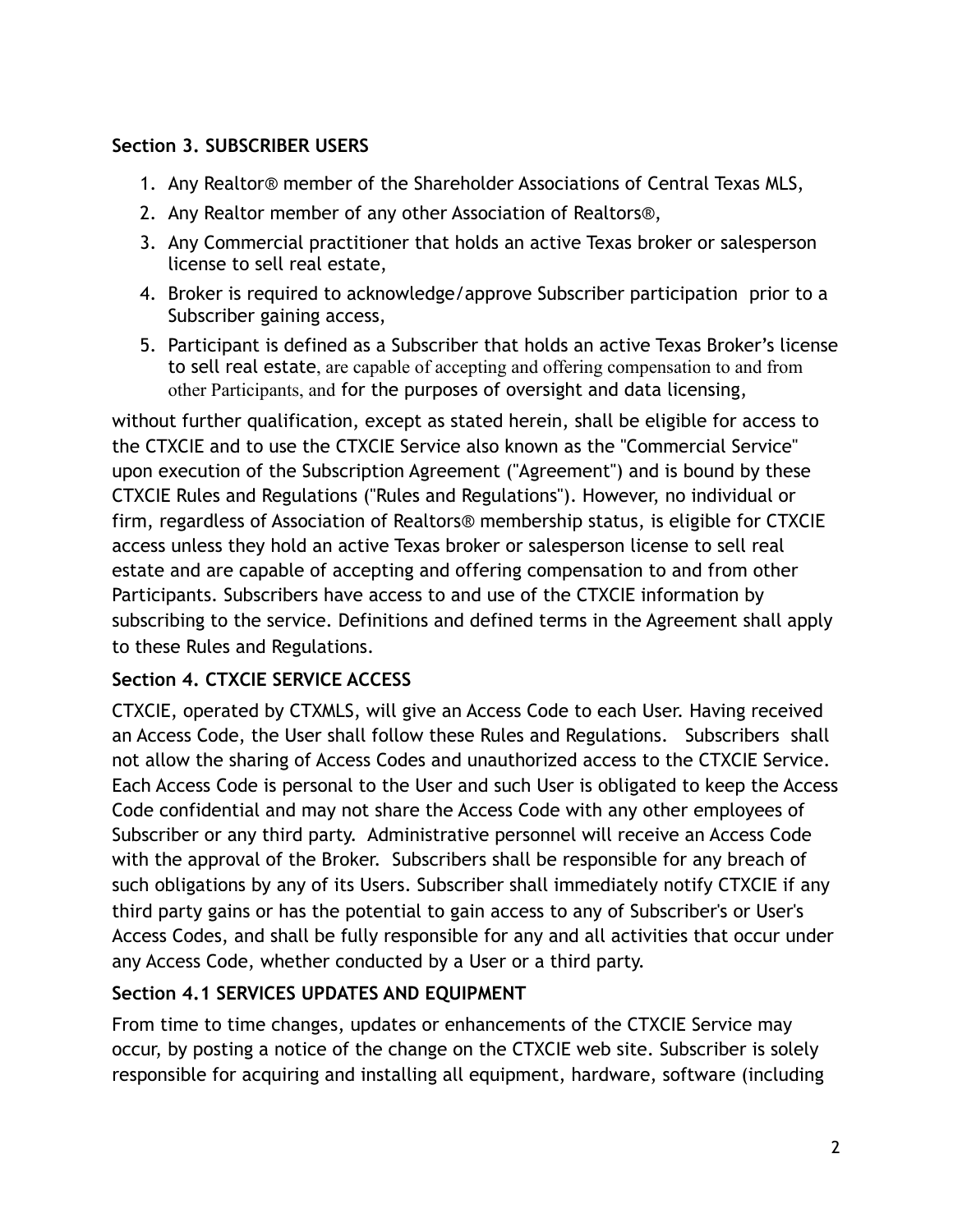web browser software), telecommunications lines, Internet access connections and other items necessary to use the CTXCIE Service.

#### **Section 4.2. CTXCIE SERVICE FEES**

Subscribers may request access to the CTXCIE Service by completing an application provided by CTXMLS Shareholder organizations. Each organization will process the application and provide an access code to the User. Subscribers will be billed by the Shareholder organization. Access may be terminated for non-payment of service fees.

#### **Section 4.3. NOT AN MLS**

In view of the fact that a CIE is not a Multiple Listing Service, and no offers of compensation or cooperation can be extended through the CTXCIE, it is not essential that a Subscriber retained by a property owner to market the property have an exclusive right to sell, exclusive agency, or open listing. Other forms of agreement through which the Subscriber agrees to provide certain marketing services may be the basis for authorizing the submission of property information to the CTXCIE. Where the Subscriber is acting on behalf of the seller or lessor, it is essential that there be a written agreement between the Subscriber and the seller or lessor authorizing the Subscriber to submit information on the property to the CTXCIE. Agreeing to be a Subscriber is voluntary and information submitted to the CTXCIE is on a voluntary basis.

## **Section 5. CONTENT AND PROPIETARY RIGHTS**

All listing content provided to the CTXCIE by Subscriber shall be free from claims of infringement of any kind. The listing content (or all rights thereto) provided by Subscriber shall be owned by Subscriber prior to its submission to the CTXCIE, or Subscriber shall possess the rights, licensed or otherwise, to submit listing content to CTXCIE for its use in publication and dissemination without a threat or allegation of being in violation of another party's legal rights to the listing content. User may not submit any image to the CTXCIE if User has granted exclusive rights to the image to a third party, nor may User submit any image to the CTXCIE and thereafter grant exclusive rights to the image to a third party. User may not submit any image obtained from the CTXCIE to a third party if a requirement of submitting the image is the granting of exclusive rights to the image. CTXCIE may reject or refuse to use, distribute or display any Database Content that it considers to be defective, libelous, inaccurate, incomplete or that violates, misappropriates or infringes any rights of any third party. Subscriber or any User may submit any property descriptions, photographs, images, financial, transactional, tenant, contact or other information, "listing content" or "Database Content", to the CTXCIE unless User has legal rights to publish, advertise and distribute that information.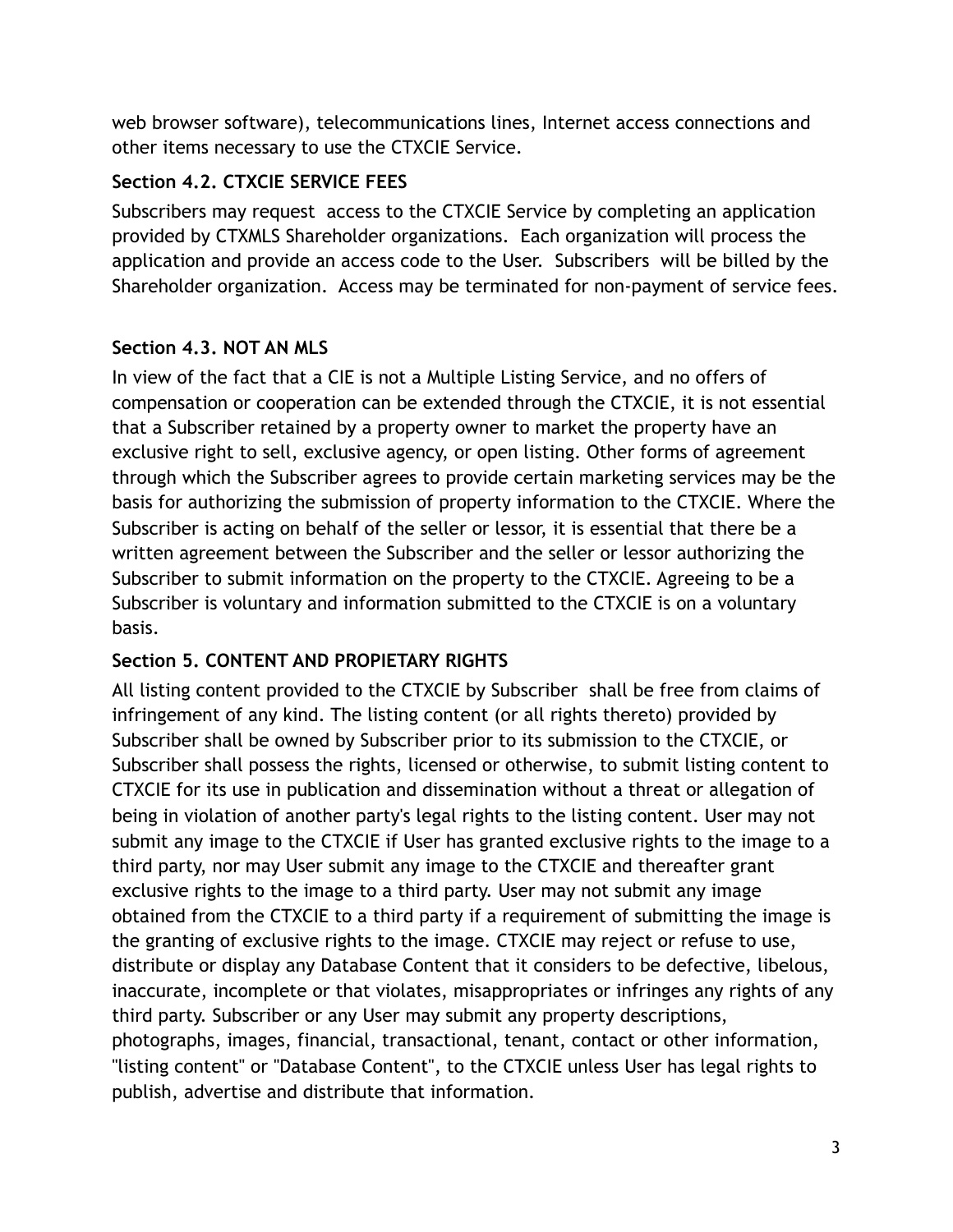#### **Section 5.1. License to CTXCIE**

Subscriber has the authority to and do hereby grant to CTXCIE a worldwide, nonexclusive, royalty-free, sublicensable and transferable license to use, reproduce, modify, resize, adapt, prepare derivative works of, distribute, perform and display the listing content for any purpose as determined by CTXCIE, and to modify, add to, or remove the metadata contained within such listing content. Subscriber certifies to CTXCIE that (i) Subscriber is the copyright holder pursuant to a "Work Made for Hire" agreement and grant to CTXCIE the license set forth above; or (ii) the listing content is not subject to any restrictive copyright agreement and grant to CTXCIE the license set forth above; or (iii) they have permission from the copyright holder of the listing content to grant to CTXCIE the license set forth above. As a condition to a Subscriber displaying any listing content, Subscriber on its website or Internet display shall designate an agent to receive notifications of claimed copyright infringement with the United States Copyright Office under the Digital Millennium Copyright Act ("DMCA") (17 U.S.C. - 512). The failure to comply with this section shall result in the immediate suspension of the subject Subscriber's right to use and display the listing content, without prior notice to the Member. Subscriber hereby grants to CTXCIE and a nonexclusive license to develop, use, display, distribute, exploit and sell Derivative Works utilizing Database Content submitted to the CTXCIE by or on behalf of Subscribers.

#### **Section 5.2. Authority**

CTXCIE may modify or suspend access to the CTXCIE and the CTXCIE Services (a) as necessary to comply with any law or regulation as reasonably determined by CTXCIE, (b) to comply with any court order or instruction or (c) if deemed necessary by CTXCIE in its sole discretion to prevent substantial harm to CTXCIE or its vendors.

CTXCIE shall retain all right, title and propriety interest (including without limitation all copyrights, trademarks, patents, and trade secrets) in and to the Database Content (other than Subscriber's submitted Database Content), and the CTXCIE including the designs, user interfaces, protocols, the "look and feel" of all screens and the organization and presentation of any of its components and Subscriber shall not acquire any proprietary rights thereto. Subscribers acknowledge that the development of the CTXCIE involved the expenditure of substantial time and money. Except as expressly provided herein, CTXCIE does not grant any rights to Subscribers under any patents, copyrights, trademarks or trade secret information. Subscriber shall not alter or remove CTXCIE's or any vendor's name, trademarks, copyright notices, disclaimers or other restrictive legends in or on the CTXCIE Service.

#### **Section 5.3. License to Subscriber**

Without limiting any other provision in this Agreement, CTXCIE grants Participants and Subscribers a limited, non-exclusive, non-transferable, non-assignable, revocable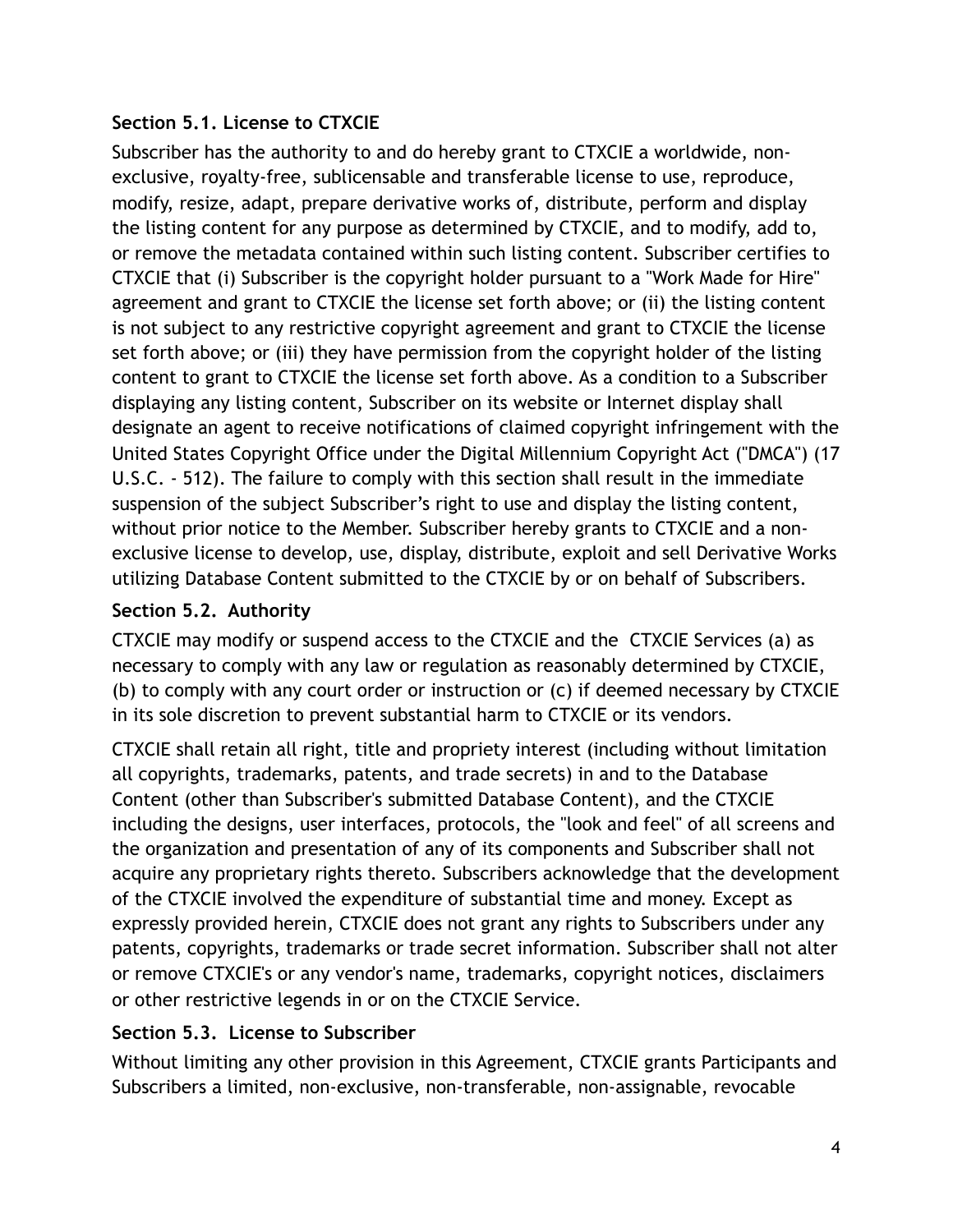license to use the CTXCIE Service (and the Database Content not submitted by Participant or Subscriber Users) solely for internal use including the provision of services to its clients or marketing its services to prospective clients in accordance with the terms, restrictions and limitations set forth herein.

#### **Section 5.4. Prohibited Use**

Subscriber acknowledges that the following are strictly prohibited: (i) the license, grant, transfer, sale, assignment, and distribution of the CTXCIE Service (and the Database Content not submitted by Subscriber Users) or otherwise making the CTXCIE Service (and the Database Content not submitted by Subscribers) available to, or utilizing for, any third party; (ii) redistribution to any third party any Database Content not entered into by Subscribers; and (iii) developing a competitive product or service or building a product using the same features and functions of the CTXCIE Service or similar ideas, features, functions, or graphics.

#### **Section 6. CONFIDENTIALITY OF EXCHANGE INFORMATION**

**Confidentiality of Exchange Information**. All information provided by the CTXCIE to Subscribers shall be considered confidential and is provided exclusively for the use of Subscribers authorized and qualified to act as agents in the sale, lease, exchange, appraisal, or purchase of property filed with the Exchange.

**Exchange Not Responsible for Information Submitted by Subscribers:** The information published by the Exchange is communicated without change as filed by the Subscribers. The Exchange does not verify the information provided and disclaims any liability or responsibility for its accuracy. Each User agrees to hold the Exchange harmless against any liability arising from any inaccuracy or inadequacy of the information such Subscriber provides.

**Access to Comparable and Statistical Information:** REALTOR® members of Shareholder Organizations who are actively engaged in real estate brokerage, management, mortgage financing, appraising, land development, or building, but who do not participate in the Exchange, are nonetheless entitled to receive, by purchase or lease, all information other than current market catalogs that are generated wholly or in part by the Exchange including "comparable" information, "sold" information, and other historical or statistical reports. This information is provided for the exclusive use of Board members and individuals affiliated with Board members who are also engaged in the real estate business and may not be transmitted, retransmitted, or provided in any manner to any unauthorized individual, office, or firm except as otherwise provided in these rules and regulations. Any REALTOR® member wishing to obtain such information must agree to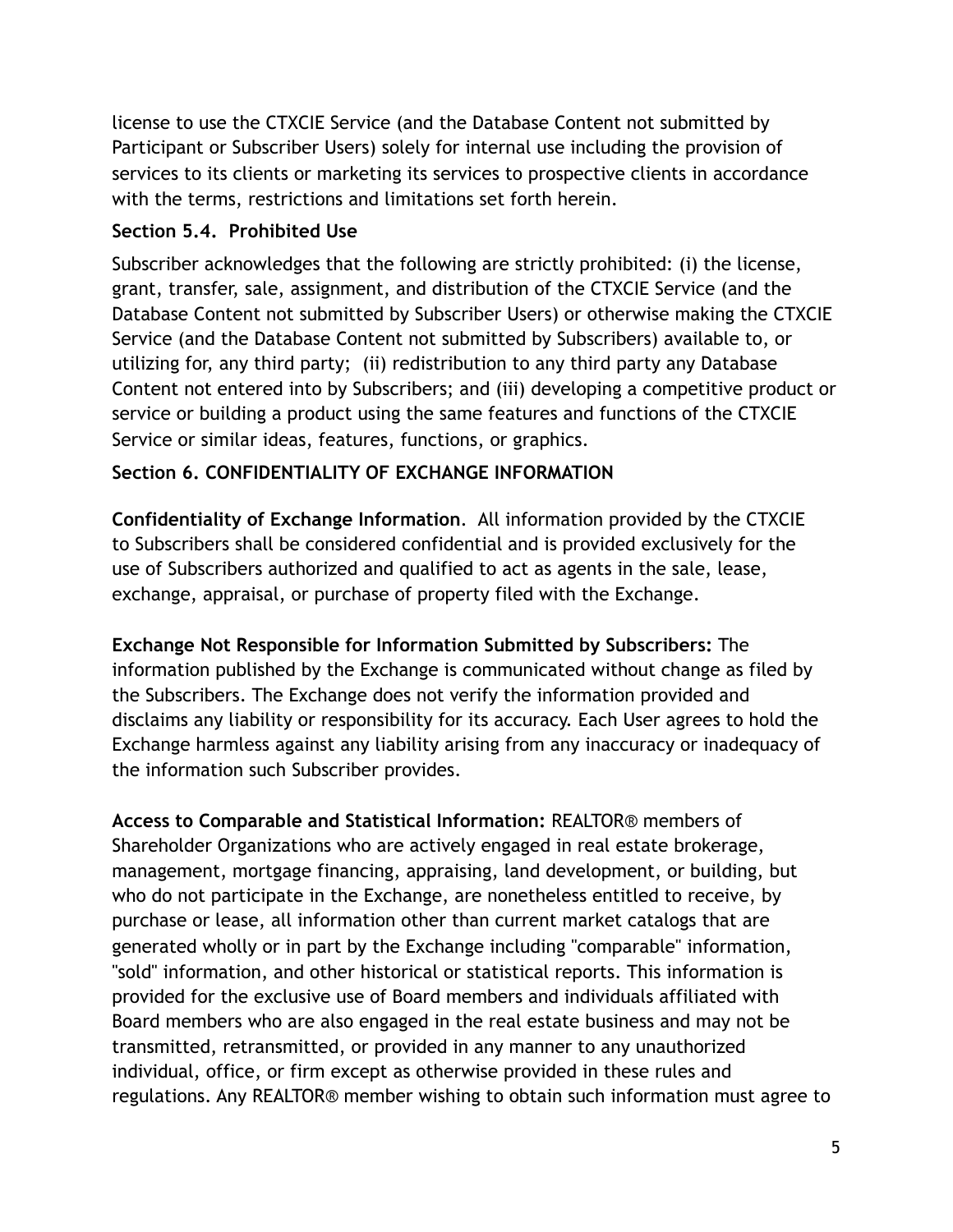abide by the applicable CTXCIE rules and regulations regarding use of the information and must agree to pay the costs, established by individual Shareholders, incidental to receiving the information.

Each User Member agrees that all tax data and deed/mortgage data obtained from the CTXCIE website shall be used for internal business purposes of viewing and printing off-market properties, automatically populating new listings, performing comparable searches, plotting properties on a map and creating Comparable Market Analysis reports.

This data may not be resold, relicensed or redistributed in whole or in part. No element or component of the data may be used to create, replace, supplement or enhance any title, legal, vesting, ownership or encumbrance report.

#### **Section 7. USE OF COPYRIGHTED EXCHANGE COMPILATION**

By submitting property information to the CTXCIE, the Subscriber represents that he has been authorized to grant and also thereby does grant authority to include the property information in its copyrighted Exchange compilation and also in any comparable report, sold report, or other historical or statistical report unless expressly indicated otherwise in writing at the time the information is filed with the Exchange. All right, title, and interest in each copy of every Exchange compilation created and copyrighted by the Central Texas Commercial Information Exchange, and in the copyrights therein, shall at all times remain vested in the CTXCIE.

## **Section 8. USE OF EXCHANGE INFORMATION**

Limitations on Use of Exchange Information: Use of information from the compilation of current property information, from the statistical report, or from any sold or comparable report of the Board or Exchange for public mass media advertising by a Subscriber or in other public representations, may not be prohibited.

However, any print or non-print forms of advertising or other forms of public representations based in whole or in part on information supplied by the Board or the Exchange must clearly demonstrate the period of time over which claims are based and must include the following, or substantially similar, notice:

Based on information from the Board/Association of REALTORS® (alternatively, from CTXCIE) for the period (date) through (date).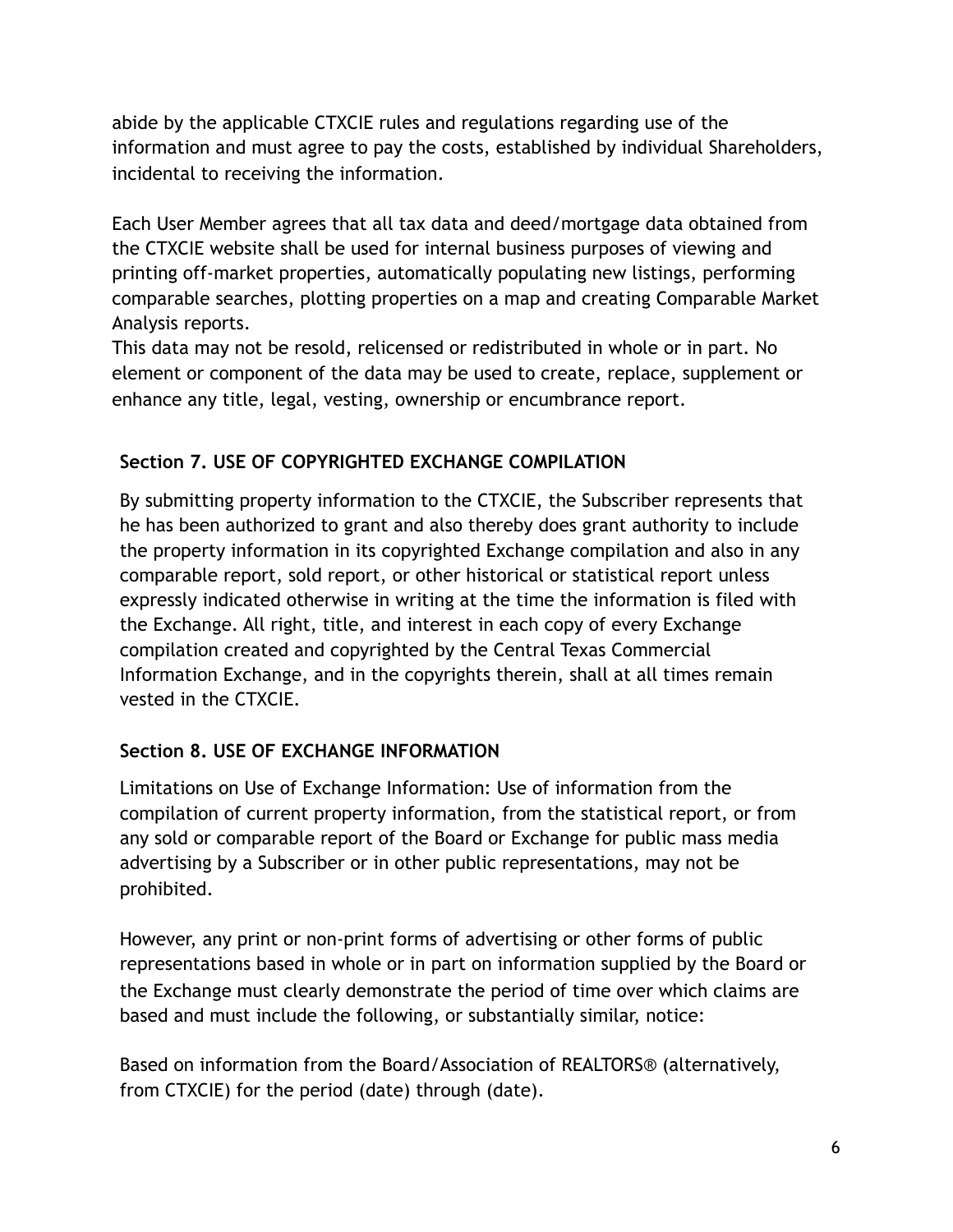**Section 8.1** Reproduction (per NAR Model CIE rules) - Participants or their affiliated licensees shall not reproduce any Exchange compilation or any portion thereof, except in the following limited circumstances. Participants and their affiliated licensees may reproduce from the Exchange compilation, and distribute to prospective sellers, lessors, and purchasers, a reasonable number of single copies of property information contained in the Exchange compilation.

Reproductions made in accordance with this rule shall be prepared in such a fashion that the property information of properties other than that in which a buyer has expressed interest, or in which the Participant or the affiliated licensees are seeking to promote interest, or which is necessary to assist a seller or lessor in ascertaining a reasonable market price, does not appear on such reproduction.

Nothing contained herein shall be construed to preclude any Subscriber from utilizing, displaying, distributing, or reproducing property information sheets or other compilations of data pertaining exclusively to properties submitted to the Exchange by the Subscriber.

Any information, whether provided in written or printed form, provided electronically, or provided in any other form or format, is provided for the exclusive use of the Participant and those licensees affiliated with the Participant who are authorized to have access to such information. Such information may not be transmitted, retransmitted, or provided in any manner to any unauthorized individual, office, or firm.

None of the foregoing shall be construed to prevent any individual legitimately in possession of current property information, sold information, comparables, or statistical information from utilizing such information to support valuations on particular properties for clients and customers. Any Exchange content in data feeds available to participants for real estate brokerage purposes must also be available to participants for valuation purposes, including automated valuations. Exchanges must either permit use of existing data feeds, or create a separate data feed, to satisfy this requirement. Exchanges may require execution of a third-party license agreement where deemed appropriate by the Exchange. Exchanges may require Participants who will use such data feeds to pay the reasonably estimated costs incurred by the Exchange in adding or enhancing its downloading capacity for this purpose.

Information deemed confidential may not be used as supporting documentation. Any other use of such information is unauthorized and prohibited by these rules and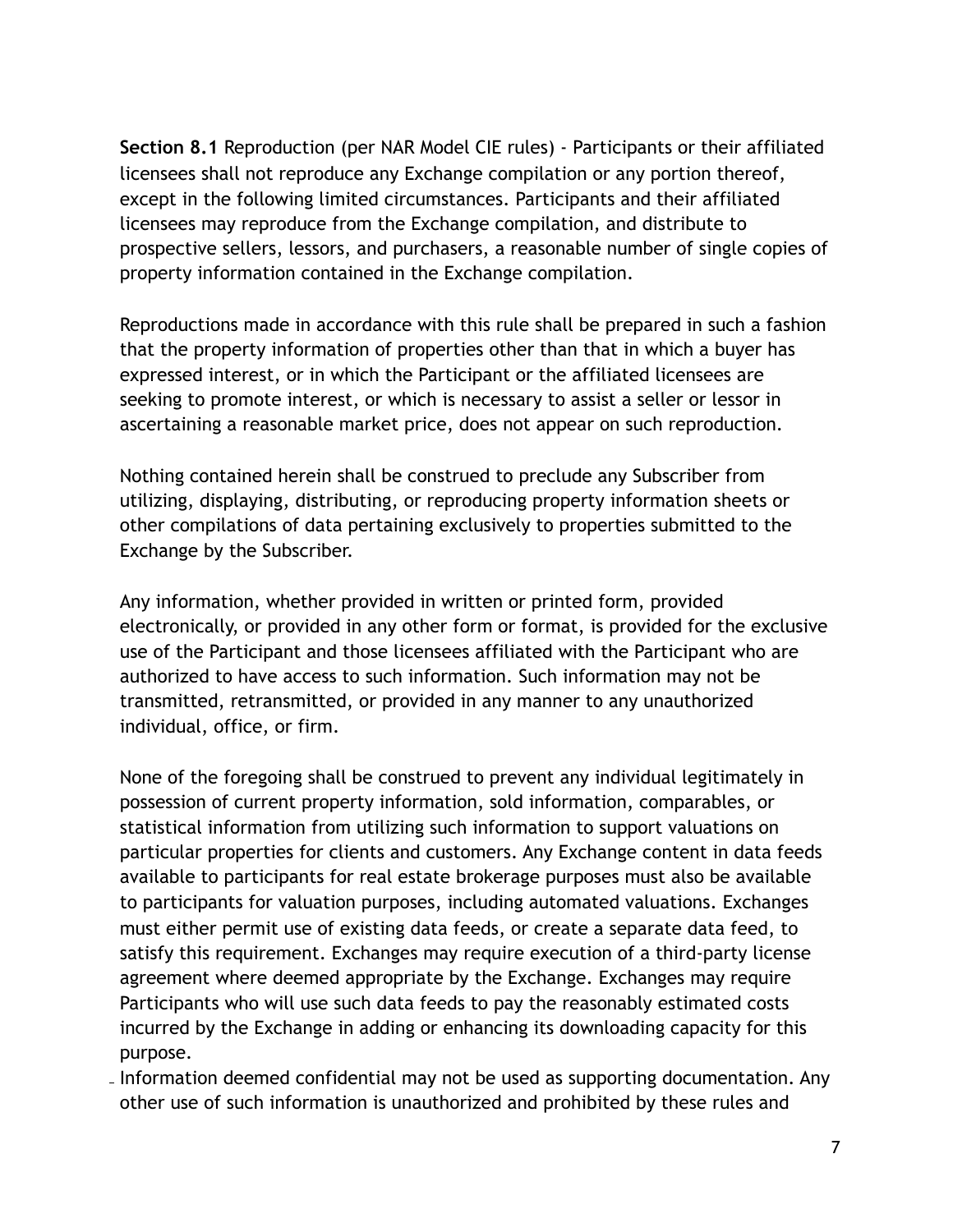regulations.

#### **Section 9. CHANGES IN RULES AND REGULATIONS**

Changes in Rules and Regulations: Amendments to the rules and regulations of the Exchange shall be by a majority vote of the Members of the Advisory Committee, subject to approval by the Board of Governors of the Central Texas MLS.

#### **Section 10. CONTENT SUBMISSION**

Submission of any property information to the CTXCIE is voluntary on the part of the Subscriber. Information on property for sale or lease of the following types may be submitted to the CTXCIE:

- (a) Office for sale/lease
- (b) Industrial for sale/lease
- (c) Shopping center for sale/lease
- (d) Retail commercial for sale/lease
- (e) Vacant land for sale/lease
- (f) Special purpose for sale
- (g) Hospitality for sale
- (h) Muti-family for sale
- (i) Farm/ranch for sale
- (j) Business opportunities for sale

While the CTXCIE does not require a Subscriber acting on behalf of a seller or lessor to utilize a particular listing contract or other form of agreement, the CTXCIE shall require use of a standardized property information forms to submit information on properties for sale or lease to the CTXCIE. The CTXCIE accepts information on properties which are currently listed on an exclusive right to sell or lease basis, exclusive agency basis, or open listing basis as well as other forms of agreement that make it possible for the Subscriber to market the property. Any property information submitted on properties for sale or lease must include the seller's written authorization for the Subscriber to submit information on the property to the CTXCIE.

The CTXCIE will not publish information on properties taken on a net listing basis because such listings are considered unethical and, in most states, illegal.

#### **Section 10.1 Filings Subject to Rules and Regulations of the CTXCIE**

Any property information to be filed with the CTXCIE is subject to the Rules and Regulations upon filing.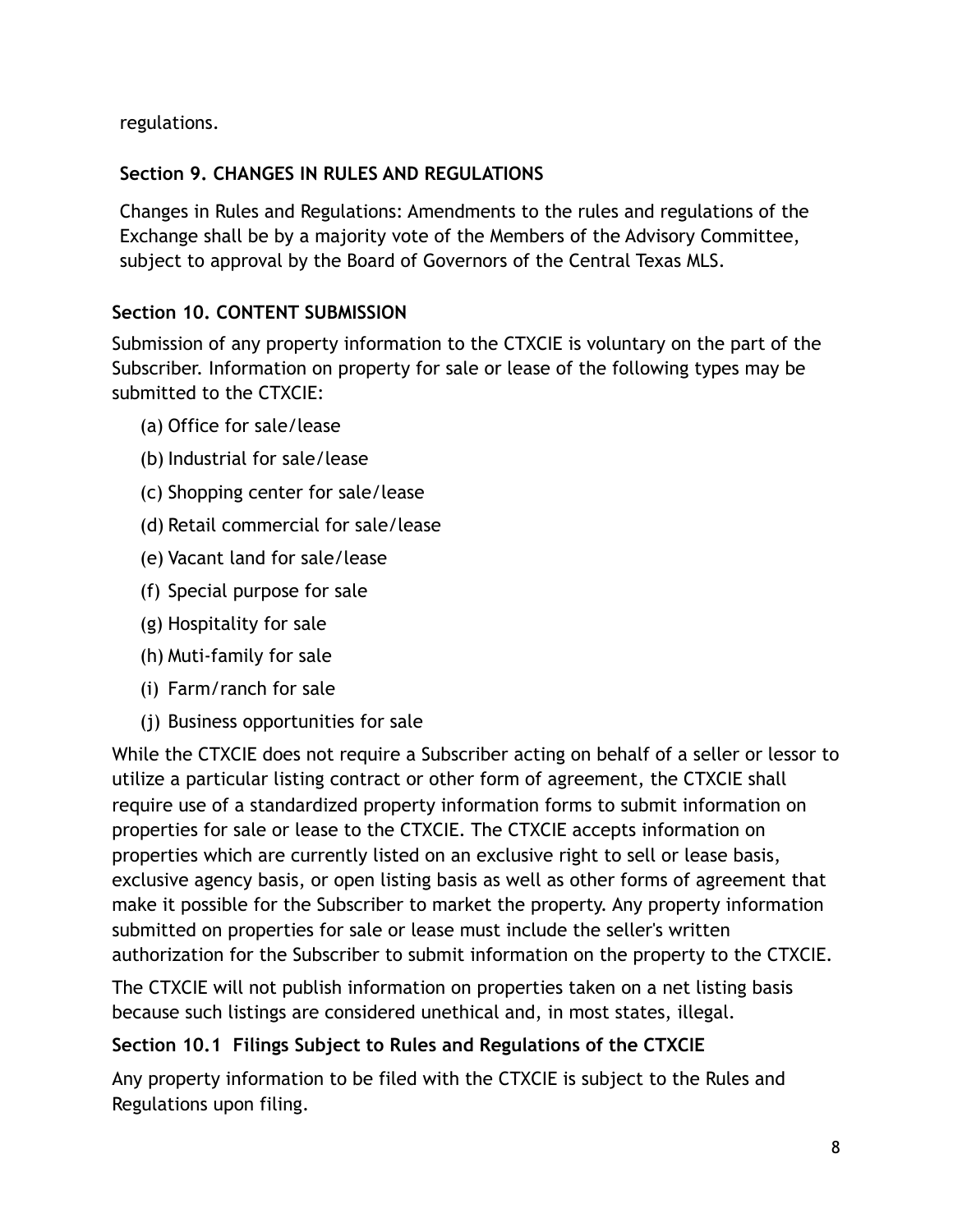# **Section 10.2 Detail of Information Filed with the CTXCIE**

Any property information submitted to the CTXCIE should include a description of the type of property and the price, or any pertinent information as determined by the CTXCIE.

# **Section 10.3 Change of Status**

Any change in price or other change in the terms of the information originally filed shall be submitted to the CTXCIE within seven days by the Subscriber making the original information filing. Notice of a sale or lease shall be reported to the CTXCIE by the Subscriber making the original information filing within seven days of acceptance of a contract to purchase or lease. The Subscriber making the original filing shall report any cancelled sale or lease to the CTXCIE within seven days and the property information filing shall be reinstated in the compilation of current information.

# **Section 10.4 Withdrawal of Filing Prior to Termination**

Filings may be withdrawn from the CTXCIE by the filing Subscriber.

# **Section 10.5 Specification of Price**

The Subscriber, acting on behalf of a seller or lessor, shall specify the price at which the property is being marketed unless the property is subject to auction or if the seller or lessor has not established a price.

## **Section 10.6 Multiple Unit Properties**

Any property which is to be sold or leased or which may be marketed separately must be so indicated on the property information sheet. When any part of a filed property has been sold or leased the rules related to notifying the CTXCIE shall be observed.

# **Section 10.7 Publication of Information**

Property information will be published in the CTXCIE compilation for the period specified by the filing Subscriber.

## **Section 10.8 Filings of Suspended, Expelled, or Resigned Subscribers**

When a Subscriber is suspended or its Agreement is terminated, then all property information filings submitted by the Subscriber may be removed from the CTXCIE.

## **Section 11. NEGOTIATIONS**

The filing of information with the CTXCIE by a Subscriber acting on behalf of a seller or lessor does not, in and of itself, constitute an offer of cooperation. Any Subscriber wishing to cooperate in the marketing of the property must contact the filing Subscriber to determine the type of cooperation offered, the compensation offered (if any) to Subscribers procuring a purchaser or lessee, and the terms and conditions upon which the property being offered may be shown. Any Subscriber attempting to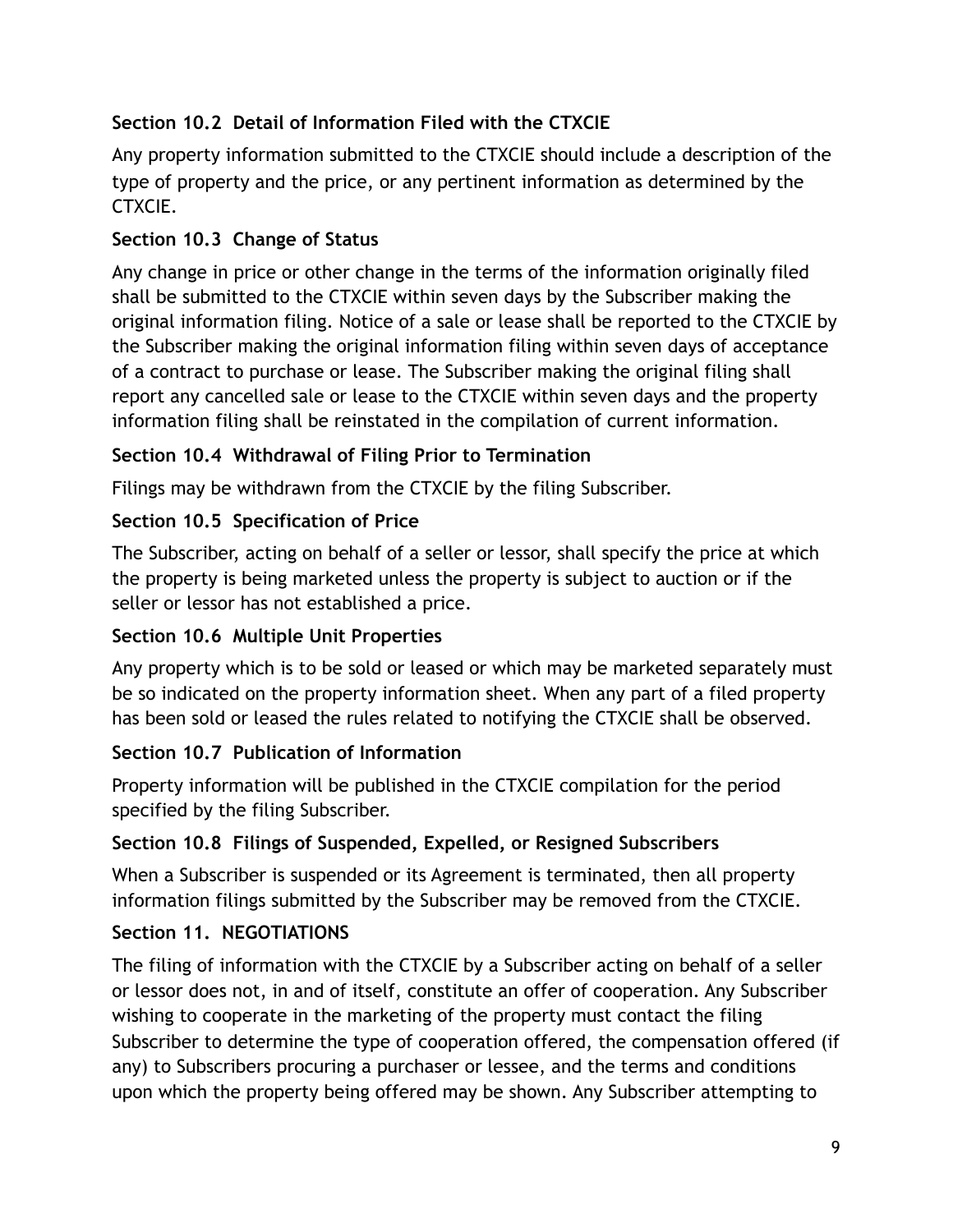locate a property on behalf of a buyer must contact the Subscriber representing the seller/lessor to determine the terms and conditions of cooperation, the compensation offered (if any), and to arrange showings of prospective properties.

#### **Section 12. SUBSCRIBER FEES**

Fees will be set by the individual Shareholders of CTXMLS. Shareholders will determine fees and billing schedules. Each User will obtain log-in instructions to establish a Password to access the CTXCIE.

#### **Section 13. ENFORCEMENT OF RULES AND REGULATIONS**

The following action may be taken by the Shareholder Organizations of CTXMLS for noncompliance with the Rules and Regulations:

- 1. For failure to pay any Subscription Fees or charges by the date due, individual Shareholder organizations shall suspend CTXCIE Service until fees or charges are paid in full.
- 2. If a Shareholder Organization of CTXMLS, in its sole discretion, determines that the Subscriber is not in compliance with these Rules and Regulations, then the Shareholder Organization of CTXMLS may suspend CTXCIE Service to Subscriber, until the Shareholder Organization of CTXMLS, in its sole discretion, determines that Subscriber is in compliance, or the Shareholder Organization of CTXMLS may simply terminate the Agreement.

## **Section 14. MEETINGS OF CTXCIE ADVISORY COMMITTEE**

The CTXCIE Advisory Committee shall meet for the transaction of its business at a time and place to be determined by the CTXCIE Advisory Committee or at the call of the Chair. The Chair shall preside at all meetings. In the Chair's absence, a temporary Chair from the membership of the Advisory Committee shall be named by the Chair or, upon his failure to do so, by the Advisory Committee. Oversight will be provided by the Central Texas MLS Board of Governors.

#### **Section 15. STANDARDS OF CONDUCT FOR EXCHANGE SUBSCRIBERS**

Section 15.1 Exchange Subscribers shall not engage in any practice or take any action inconsistent with exclusive representation or exclusive brokerage relationship agreements that other Exchange Subscribers have with clients.

Section 15.2 Signs giving notice of property for sale, rent, lease, or exchange shall not be placed on property without the consent of the seller/landlord.

Section 15.3 Exchange Subscribers acting as subagents or as buyer/tenant representatives or brokers shall not attempt to extend a listing broker's offer of cooperation and/or compensation to other brokers without the consent of the listing broker.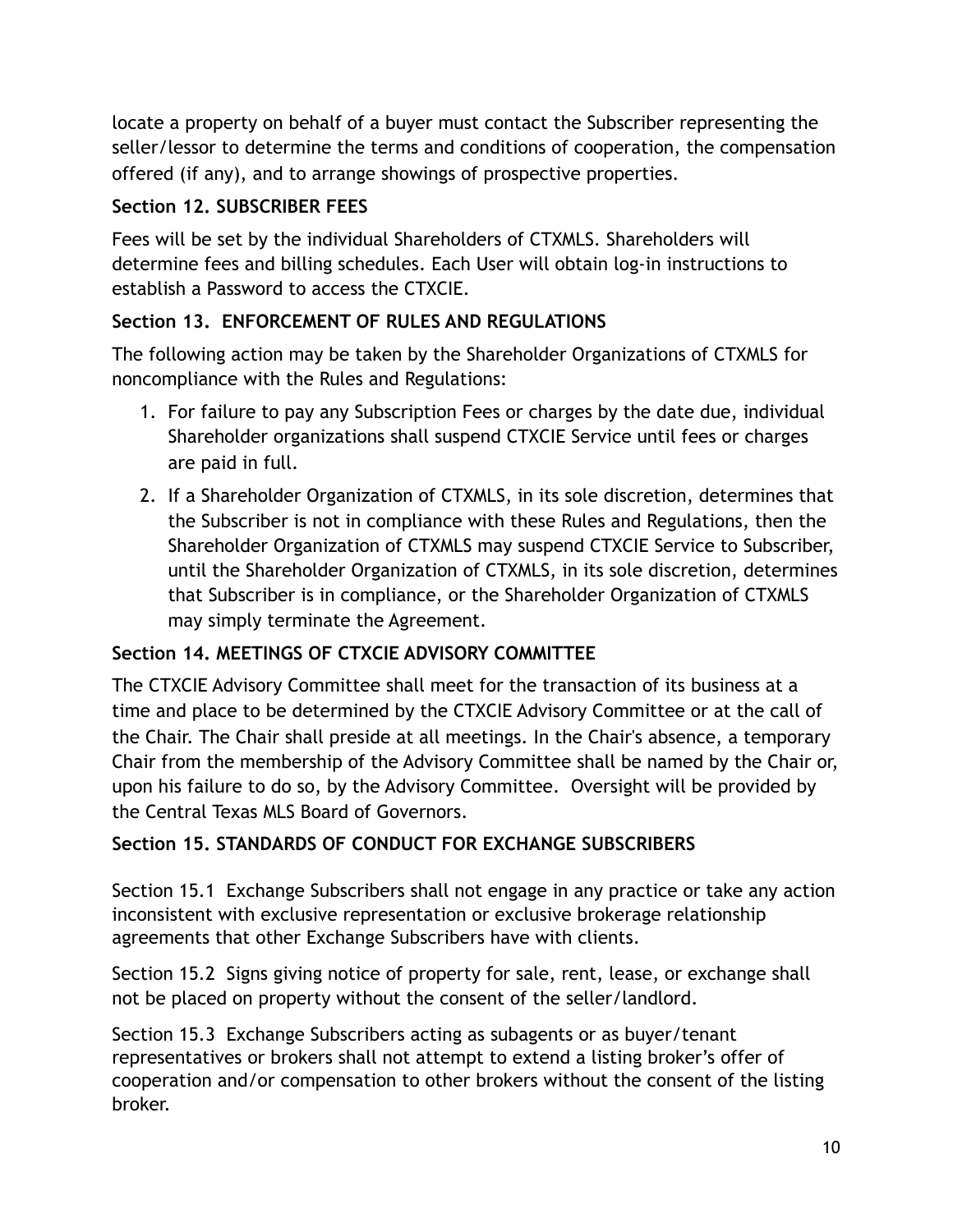Section 15.4 Exchange Subscribers shall not solicit a listing which is currently listed exclusively with another broker. However, if the listing broker, when asked by the Exchange Subscriber, the broker refuses to disclose the expiration date and nature of such listing; i.e., an exclusive right to sell, an exclusive agency, open listing, or other form of contractual agreement between the listing broker and the client, the Exchange Subscriber may contact the owner to secure such information and may discuss the terms upon which the Exchange Subscriber might take a future listing or, alternatively, may take a listing to become effective upon expiration of any existing exclusive listing.

Section 15.5 Exchange Subscribers shall not solicit buyer/tenant agreements from buyers/tenants who are subject to exclusive buyer/tenant agreements. However, if asked by an Exchange Subscriber, the broker refuses to disclose the expiration date of the exclusive buyer/tenant agreement, the Exchange Subscriber may contact the buyer/tenant to secure such information and may discuss the terms upon which the Exchange Subscriber might enter into a future buyer/tenant agreement or, alternatively, may enter into a buyer/tenant agreement to become effective upon the expiration of any existing exclusive buyer/tenant agreement.

Section 15.6 Exchange Subscribers shall not use information obtained from listing brokers through offers to cooperate made through the Commercial Information Exchange or through other offers of cooperation to refer listing brokers' clients to other brokers or to create buyer/tenant relationships with listing brokers' clients, unless such use is authorized by listing brokers.

Section 15.7 The fact that an agreement has been entered into with an Exchange Subscriber shall not preclude or inhibit any other Exchange Subscriber from entering into a similar agreement after the expiration of the prior agreement.

Section 15.8 The fact that a prospect has retained an Exchange Subscriber as an exclusive representative or exclusive broker in one or more past transactions does not preclude other Exchange Subscribers from seeking such prospect's future business.

Section 15.9 Exchange Subscribers are free to enter into contractual relationships or to negotiate with sellers/ landlords, buyers/tenants or others who are not subject to an exclusive agreement but shall not knowingly obligate them to pay more than one commission except with their informed consent.

Section 15.10 When Exchange Subscribers are contacted by the client of another Exchange Subscriber regarding the creation of an exclusive relationship to provide the same type of service, and Exchange Subscribers have not directly or indirectly initiated such discussions, they may discuss the terms upon which they might enter into a future agreement or, alternatively, may enter into an agreement which becomes effective upon expiration of any existing exclusive agreement.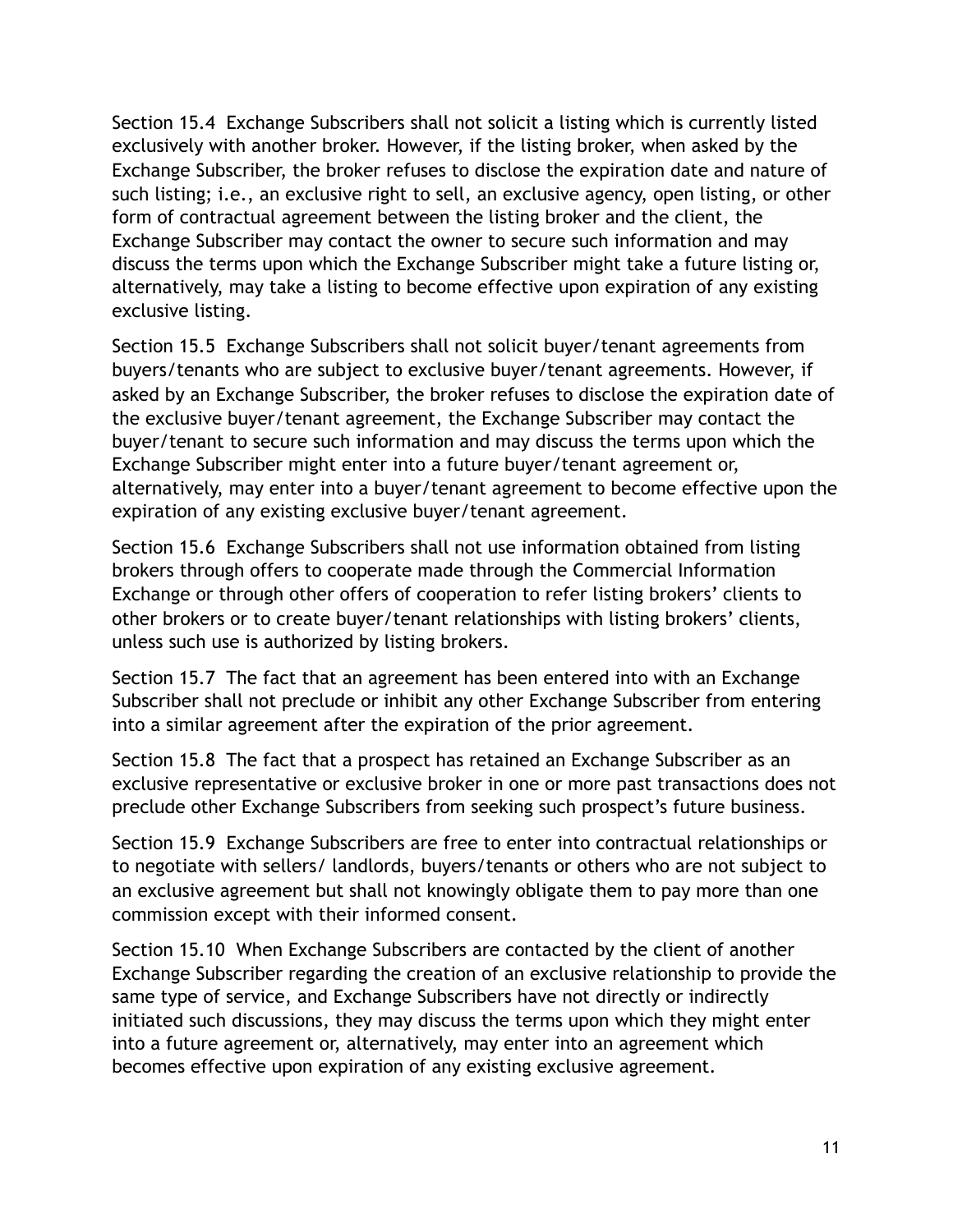Section 15.11 In cooperative transactions, Exchange Subscribers shall compensate cooperating Exchange Subscribers (principal brokers) and shall not compensate nor offer to compensate, directly or indirectly, any of the sales licensees employed by or affiliated with other Exchange Subscribers without the prior express knowledge and consent of the cooperating broker.

Section 15.12 Exchange Subscribers are not precluded from making general announcements to prospects describing their services and the terms of their availability even though some recipients may have entered into agency agreements or other exclusive relationships with another Exchange Subscriber. A general telephone canvass, general mailing or distribution addressed to all prospects in a given geographical area or in a given profession, business, club, or organization, or other classification or group is deemed "general" for purposes of this rule.

The following types of solicitations are prohibited:

Telephone or personal solicitations of property owners who have been identified by a real estate sign, multiple listing compilation, or other information service as having exclusively listed their property with another Exchange Subscriber; and mail or other forms of written solicitations of prospects whose properties are exclusively listed with another Exchange Subscriber when such solicitations are not part of a general mailing but are directed specifically to property owners identified through compilations of current listings, "for sale" or "for rent" signs, or other sources of information intended to foster cooperation with Exchange Subscribers.

Section 15.13 Exchange Subscribers, prior to entering into a representation agreement, have an affirmative obligation to make reasonable efforts to determine whether the prospect is subject to a current, valid exclusive agreement to provide the same type of real estate service.

Section 15.14 Exchange Subscribers, acting as buyer or tenant representatives or brokers, shall disclose that relationship to the seller/landlord's representative or broker at first contact and shall provide written confirmation of that disclosure to the seller/landlord's representative or broker not later than execution of a purchase agreement or lease.

Section 15.15 On unlisted property, Exchange Subscribers acting as buyer/tenant representatives or brokers shall disclose that relationship to the seller/landlord at first contact for that buyer/tenant and shall provide written confirmation of such disclosure to the seller/landlord not later than execution of any purchase or lease agreement.

Exchange Subscribers shall make any request for anticipated compensation from the seller/landlord at first contact.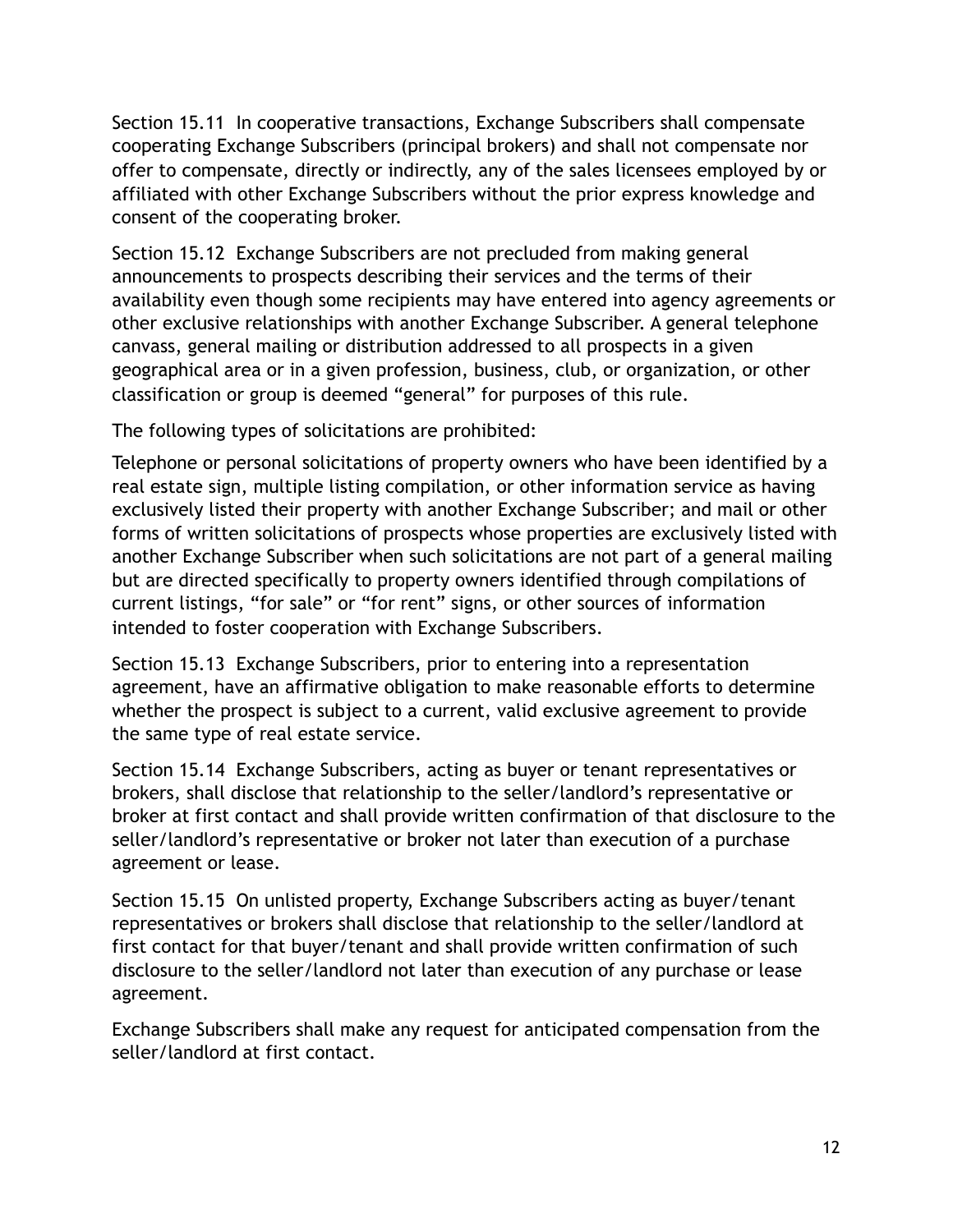Section 15.16 Exchange Subscribers, acting as representatives or brokers of sellers/ landlords or as subagents of listing brokers, shall disclose that relationship to buyers/ tenants as soon as practicable and shall provide written confirmation of such disclosure to buyers/tenants not later than execution of any purchase or lease agreement.

Section 15.17 Exchange Subscribers are not precluded from contacting the client of another broker for the purpose of offering to provide, or entering into a contract to provide, a different type of real estate service unrelated to the type of service currently being provided (e.g., property management as opposed to brokerage) or from offering the same type of service for property not subject to other brokers' exclusive agreements. However, information received through a CIE may not be used to target clients of other Exchange Subscribers to whom such offers to provide services may be made.

Section 15.18 Exchange Subscribers, acting as subagents or buyer/tenant representatives or brokers, shall not use the terms of an offer to purchase/lease to attempt to modify the listing broker's offer of compensation to subagents or buyer/ tenant representatives or brokers, nor make the submission of an executed offer to purchase/lease contingent on the listing broker's agreement to modify the offer of compensation.

Section 15.19 All dealings concerning property exclusively listed, or with buyer/ tenants who are subject to an exclusive agreement shall be carried on with the client's representative or broker, and not with the client, except with the consent of the client's representative or broker or except where such dealings are initiated by the client.

Before providing substantive services (such as writing a purchase offer or presenting a CMA) to prospects, Exchange Subscribers shall ask prospects whether they are a party to any exclusive representation agreement. Exchange Subscribers shall not knowingly provide substantive services concerning a prospective transaction to prospects who are parties to exclusive representation agreements, except with the consent of the prospects' exclusive representatives or at the direction of prospects.

Section 15.20 Participants, users, and subscribers, prior to or after their relationship with their current firm is terminated, shall not induce clients of their current firm to cancel exclusive contractual agreements between the client and that firm. This does not preclude Subscribers from establishing agreements with their associated licensees governing assignability of exclusive agreements.

Section 15.21 These rules are not intended to prohibit ethical albeit aggressive or innovative business practices, and do not prohibit disagreements with other Exchange Subscribers involving commission, fees, compensation or other forms of payment or expenses.